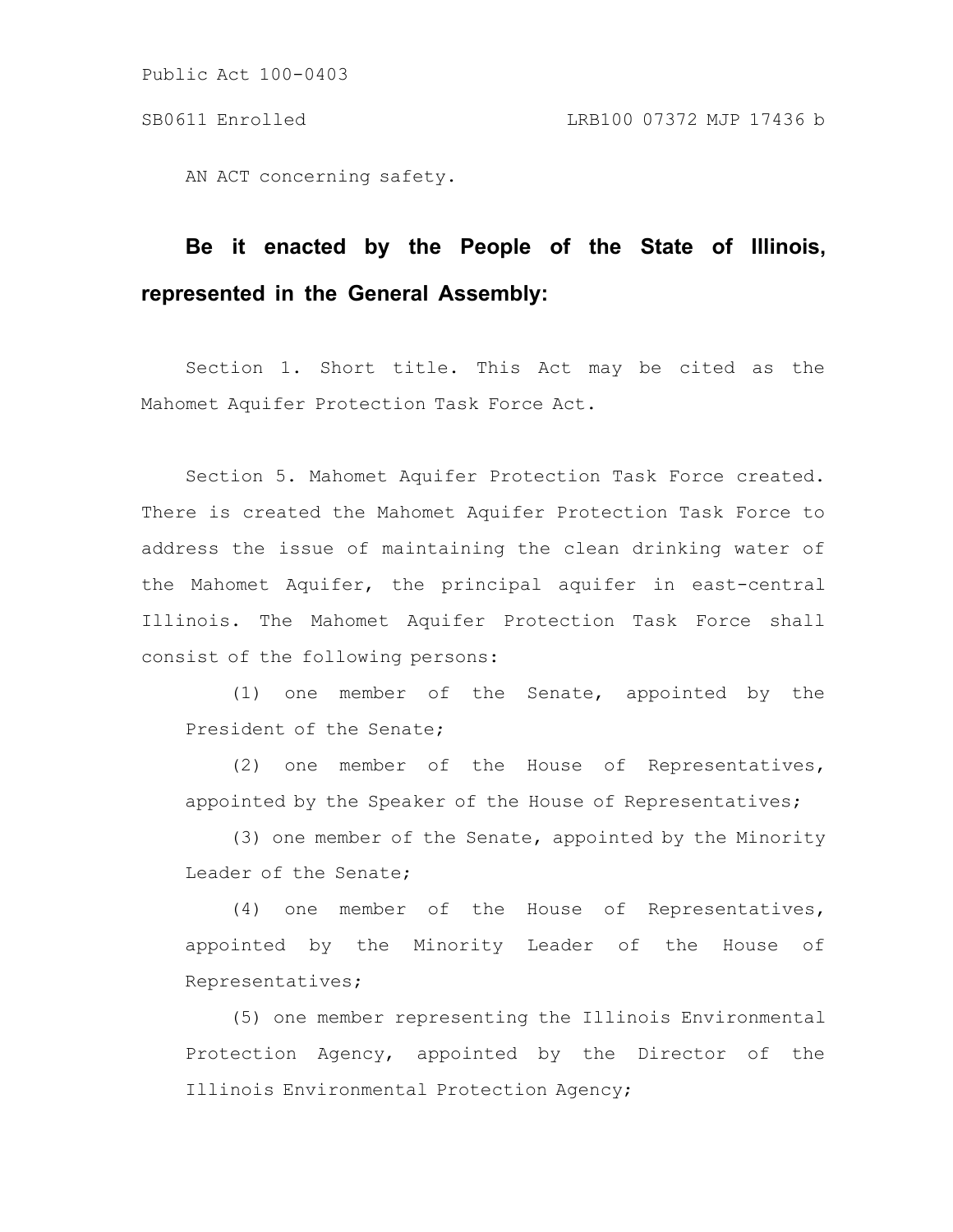## SB0611 Enrolled LRB100 07372 MJP 17436 b

(6) two members representing a national waste and recycling organization, appointed by the Governor;

(7) one member representing a statewide environmental organization, appointed by the Governor;

(8) three members representing a non-profit consortium dedicated to the sustainability of the Mahomet Aquifer, appointed by the Governor;

(9) one member representing the Illinois State Water Survey of the Prairie Research Institute of the University of Illinois at Urbana-Champaign, appointed by the Governor;

(10) one member representing a statewide association representing the pipe trades, appointed by the Governor;

(11) one member representing the State's largest general farm organization, appointed by the Governor;

(12) one member representing a statewide trade association representing manufacturers, appointed by the Governor;

(13) one member representing a community health care organization located over the Mahomet Aquifer, appointed by the Governor;

(14) seven members representing local government bodies located over the Mahomet Aquifer, appointed by the Governor;

(15) one member representing a State labor organization that represents employees in the solid waste,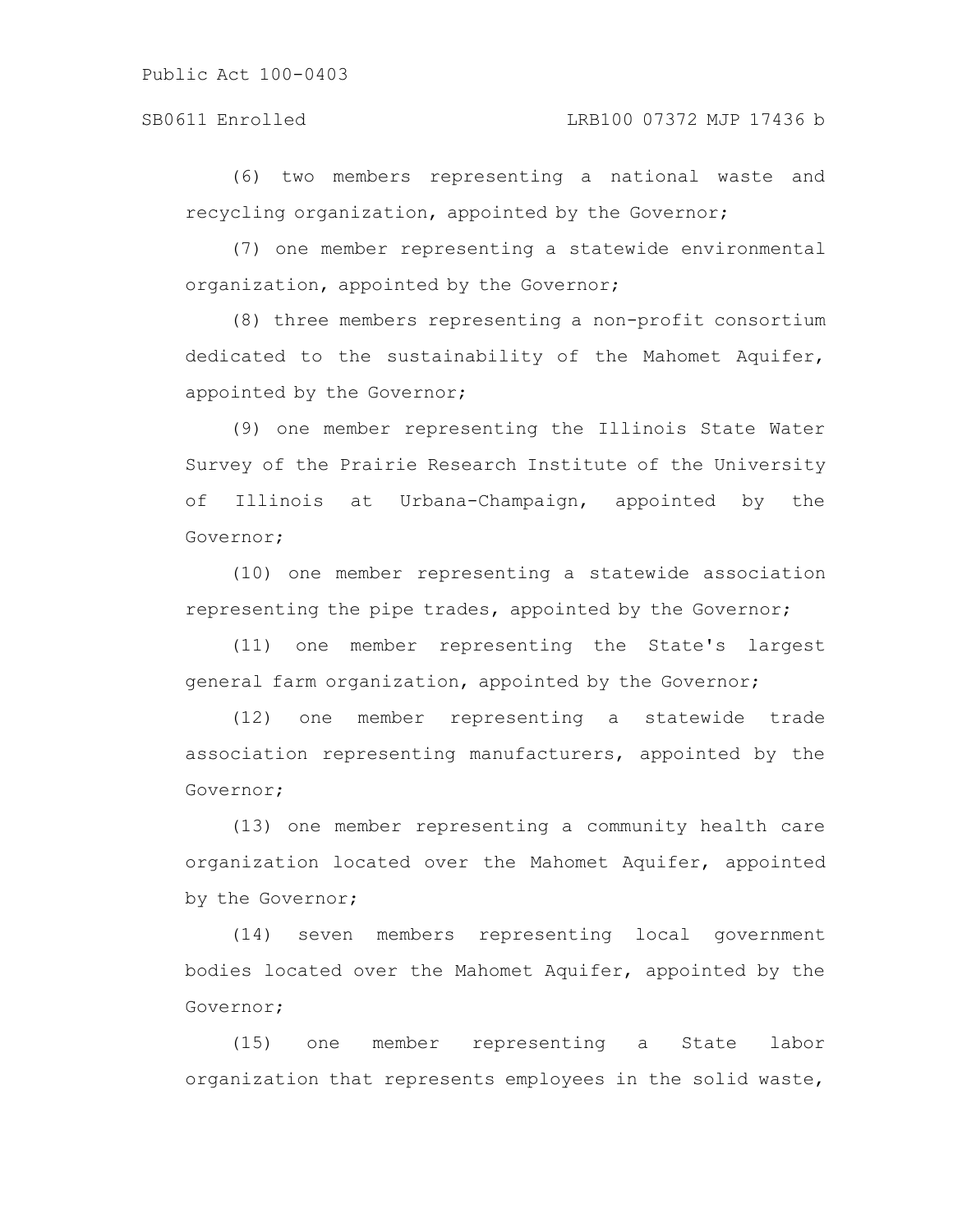recycling, and related industries, appointed by the Governor; and

(16) one member representing a statewide business association with a focus on environmental issues, appointed by the Governor.

Members shall be appointed within 90 days after the effective date of this Act. The members of the Mahomet Aquifer Protection Task Force shall serve without compensation.

Section 10. Administrative support. The Illinois Environmental Protection Agency shall provide administrative and other support to the Mahomet Aquifer Protection Task Force.

Section 15. Duties of Mahomet Aquifer Protection Task Force. The Mahomet Aquifer Protection Task Force shall conduct a study of the Mahomet Aquifer in furtherance of:

(1) developing a State plan to maintain the groundwater quality of the Mahomet Aquifer;

(2) identifying potential and current contamination threats to the water quality of the Mahomet Aquifer;

(3) identifying actions that might be taken to ensure the long-term protection of the Mahomet Aquifer; and

(4) making legislative recommendations for future protection of the Mahomet Aquifer.

Section 20. Report. On or before July 1, 2018, the Mahomet